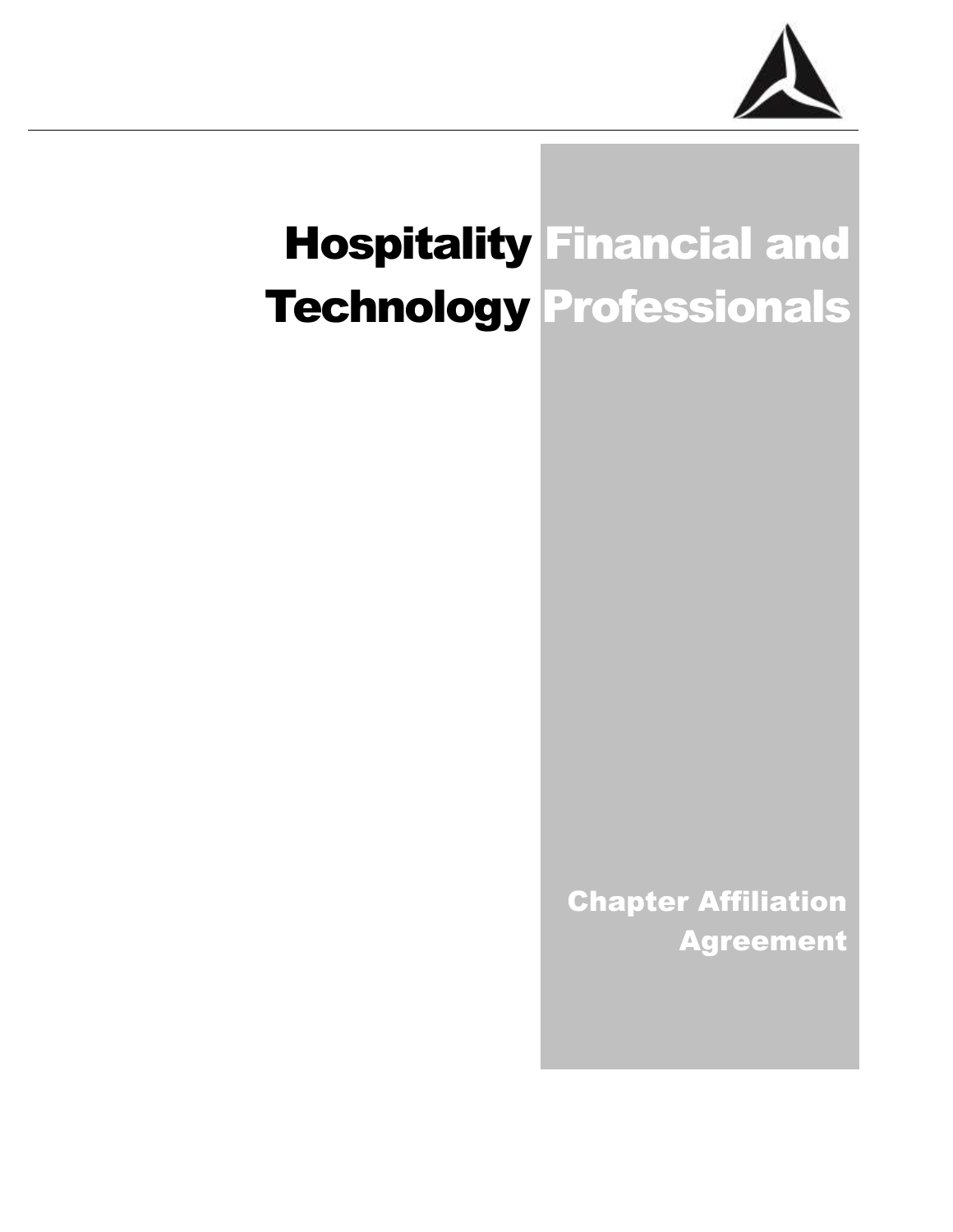# **Table of Contents**

| $\mathbf{D}$             |  |  |  |
|--------------------------|--|--|--|
|                          |  |  |  |
|                          |  |  |  |
| $\mathbf{I}$             |  |  |  |
|                          |  |  |  |
| $\mathbf{H}$             |  |  |  |
|                          |  |  |  |
|                          |  |  |  |
| IV)                      |  |  |  |
|                          |  |  |  |
|                          |  |  |  |
|                          |  |  |  |
|                          |  |  |  |
|                          |  |  |  |
| V                        |  |  |  |
|                          |  |  |  |
|                          |  |  |  |
|                          |  |  |  |
|                          |  |  |  |
|                          |  |  |  |
| VI)                      |  |  |  |
|                          |  |  |  |
|                          |  |  |  |
| VII)                     |  |  |  |
|                          |  |  |  |
|                          |  |  |  |
|                          |  |  |  |
|                          |  |  |  |
|                          |  |  |  |
| VIII)                    |  |  |  |
|                          |  |  |  |
| $\mathbf{I}(\mathbf{X})$ |  |  |  |
|                          |  |  |  |
|                          |  |  |  |
|                          |  |  |  |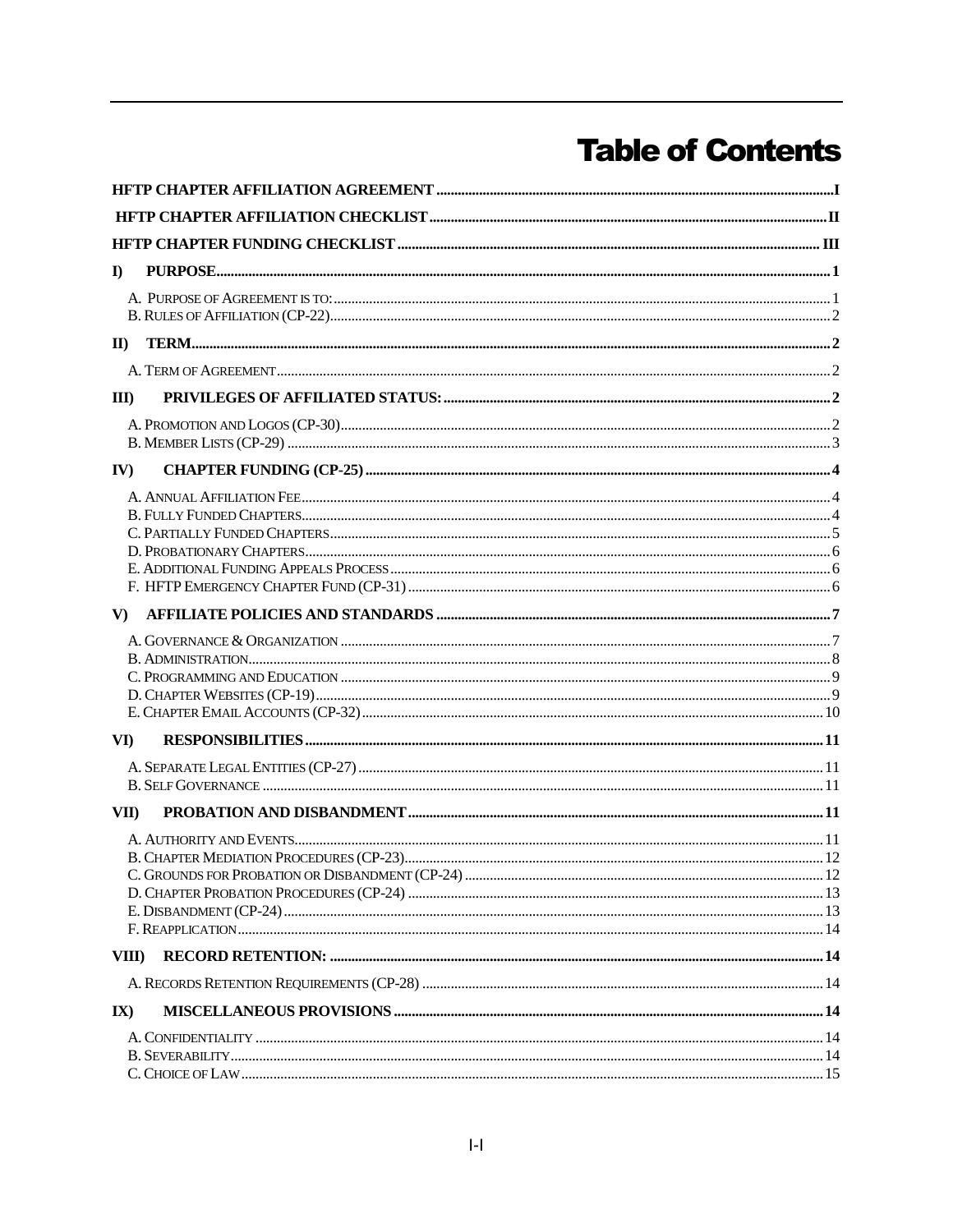# <span id="page-2-0"></span>HFTP CHAPTER AFFILIATION AGREEMENT Acknowledgement Receipt

I have received my copy of the Hospitality Financial and Technology Professionals Chapter Affiliation Agreement. It is my responsibility to read and understand the matters set forth in this agreement. It is also my responsibility to manage the chapter in accordance with these policies and procedures.

I understand that no statement contained in this agreement creates any guarantee of continued affiliation or creates any obligation, contractual or otherwise, on the part of the Hospitality Financial and Technology Professionals. I will rely on any promises, statements or representations to the contrary only if they are in writing and signed by an authorized global representative of Hospitality Financial and Technology Professionals.

I understand and acknowledge that Hospitality Financial and Technology Professionals has the right, without prior notice, to modify, amend or terminate policies, practices, and other institutional programs within the limits and requirements imposed by law.

i<br>L

#### **CHAPTER ATTEST**

BY: Chapter

Chapter Officer Name/Title (please print) Chapter Officer Name/Title (please print)

Chapter Officer Signature Chapter Officer Signature

**HFTP** 

HFTP Chief Executive Officer

Date: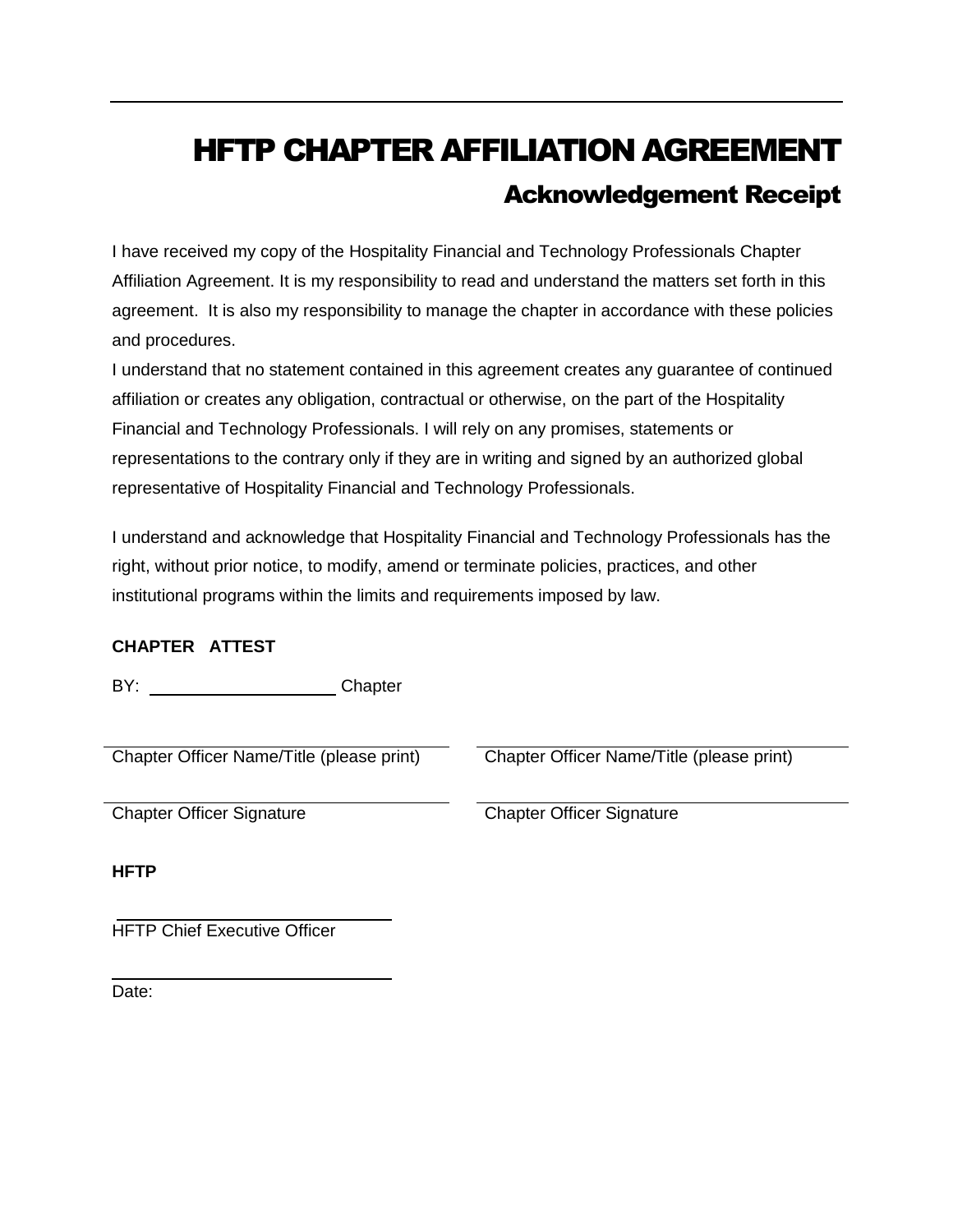### HFTP CHAPTER AFFILIATION CHECKLIST

<span id="page-3-0"></span>Your Chapter must complete the following yearly requirements in order to maintain its affiliated status. A copy of this checklist must be submitted annually with all completed yearly affiliation requirements by December 31.

#### **Mandatory Documentation**

Yes, enclosed are signed copies of our Chapter Affiliation Agreement Acknowledgement Receipt, Chapter Affiliation Checklist and Chapter Funding Checklist.

 $\Box$  Yes, enclosed is a copy of our Chapter Management Plan

Yes, enclosed is a copy of our Chapter Fiscal Year Financial Report

 $\Box$  Yes, enclosed is a copy of our most updated Chapter Bylaws

#### **Tax-Exempt Status (Check One)**

 $\Box$  Yes, our Chapter's filed 990/990 N (e-postcard) with the IRS and tax exempt status remains in good standing

 $\Box$  Yes, our Chapter's tax-exempt status remains in good standing; our Chapter participates in the HFTP Global Group Exemption

 $\Box$  This is not applicable; our Chapter is a non-domestic (international) Chapter

#### **Insurance (Check One)**

 $\Box$  Yes, our Chapter currently has director and officer's liability insurance coverage. Enclosed are copies of our insurance certificate.

Yes, our Chapter currently has general liability insurance coverage. Enclosed are copies of our insurance certificate.

No, our Chapter does not have insurance

#### **Financial Information (Check One)**

 $\Box$  Yes, our Chapter has less than \$50,000 in gross annual receipts.. Enclosed is a copy of our most recently filed 990/990N-tax form. It has been submitted to the IRS

Yes, our Chapter has more than \$50,000 in gross annual receipts. Enclosed is a copy of our most recently filed 990-tax form. It has been submitted to the IRS

BY: Chapter

Chapter Officer Name/Title (please print) Chapter Officer Name/Title (please print)

Chapter Officer Signature Chapter Officer Signature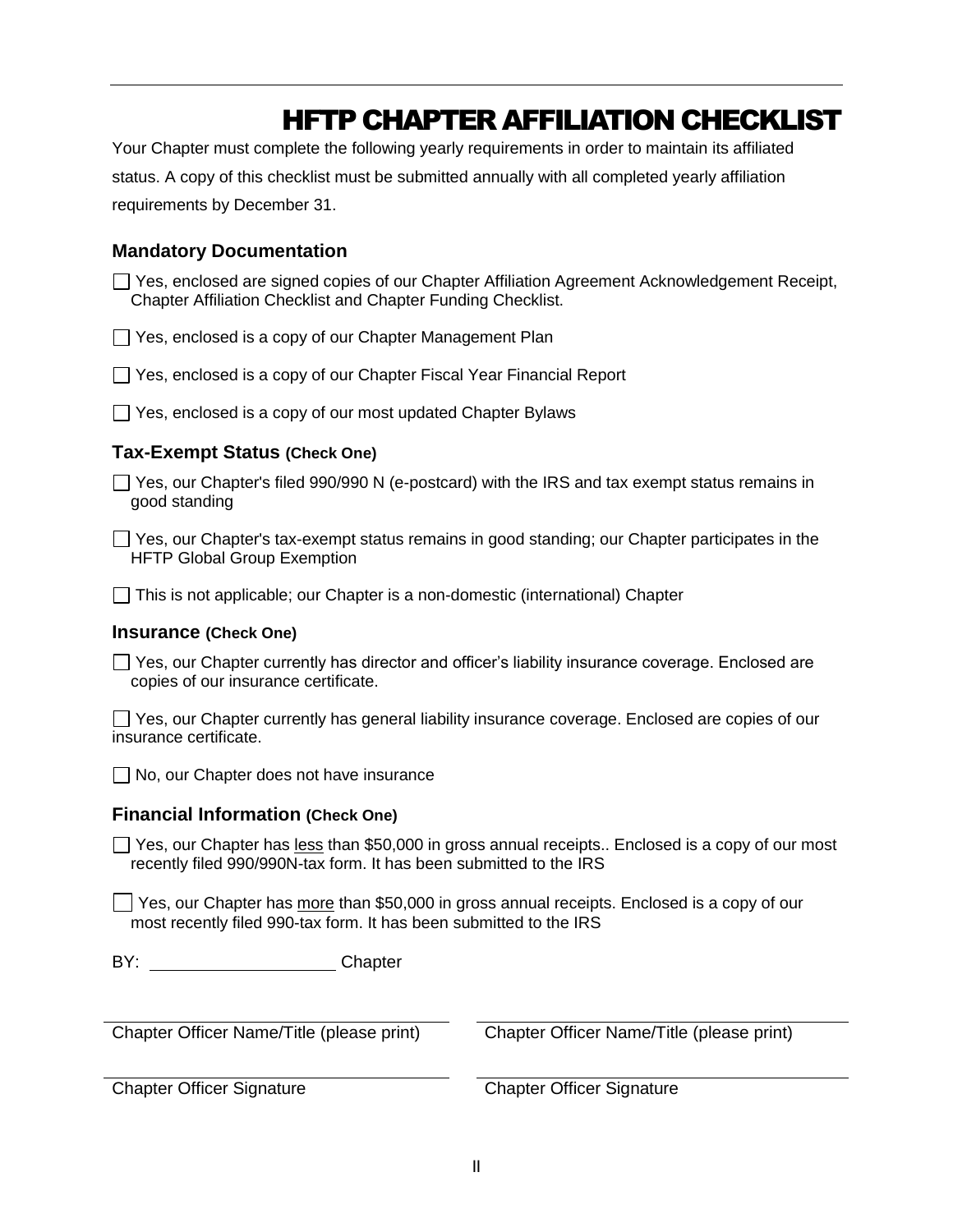# HFTP CHAPTER FUNDING CHECKLIST

<span id="page-4-0"></span>HFTP Chapters will receive funding based on three categories as identified by the HFTP Board of Directors in the Chapter Funding Policy. Utilize the checklist below to indicate the category that best describes your chapter. A copy of this checklist must be submitted with all completed yearly affiliation requirements by December 31<sup>st</sup>

#### **Fully Funded Chapter**

 $\Box$  Yes, our Chapter leader(s) participated in at least two (2) Chapter Leader Webinar Series.

Check one:  $\Box$  live Chapter Leader Webinar Series  $\Box$  viewed recordings

 $\Box$  Yes, our Chapter held at least two of four required educational meetings face-to-face and they were publicly announced and published no later than 30 days in advance of the meeting date

 $\Box$  Yes, our Chapter maintained an operating chapter reserve not to exceed one year of operating expenses. All special reserves have been designated in a separate line item, have been approved in advance, and have been reported to HFTP Global annually. (Please attach acknowledgment.)

 $\Box$  Yes, our Chapter has met all standards as stated in the HFTP Chapter Affiliation Agreement, including all of the criteria checked above.

#### **Partially Funded Chapter**

 $\Box$  Yes, our chapter has met all of the standards as stated in the HFTP Chapter Affiliation Agreement, BUT has not met one or more of the following criteria checked below:

 $\Box$  No, our chapter did not participated in at least two (2) Chapter Leader Webinar Series

 $\Box$  No, our Chapter did not have at least two of four required educational meetings face-to-face, publicly announced and published no later than 30 days in advance of the meeting date

□ No, our Chapter did not maintain an operating chapter reserve not to exceed one-year operating expenses, or did not designate special reserves in a separate line item, or did not get special reserves approved in advance, or failed to report special reserves to HFTP Global annually

#### **Funding Classification (Check One)**

For funding purposes, our Chapter is classified as a:

 $\Box$  Fully Funded Chapter

**Partially Funded Chapter** 

 $\Box$  Neither, our chapter is a Probationary Chapter

| BY: | Chapter |
|-----|---------|
|     |         |

Chapter Officer Name/Title (please print) Chapter Officer Name/Title (please print)

Chapter Officer Signature Chapter Officer Signature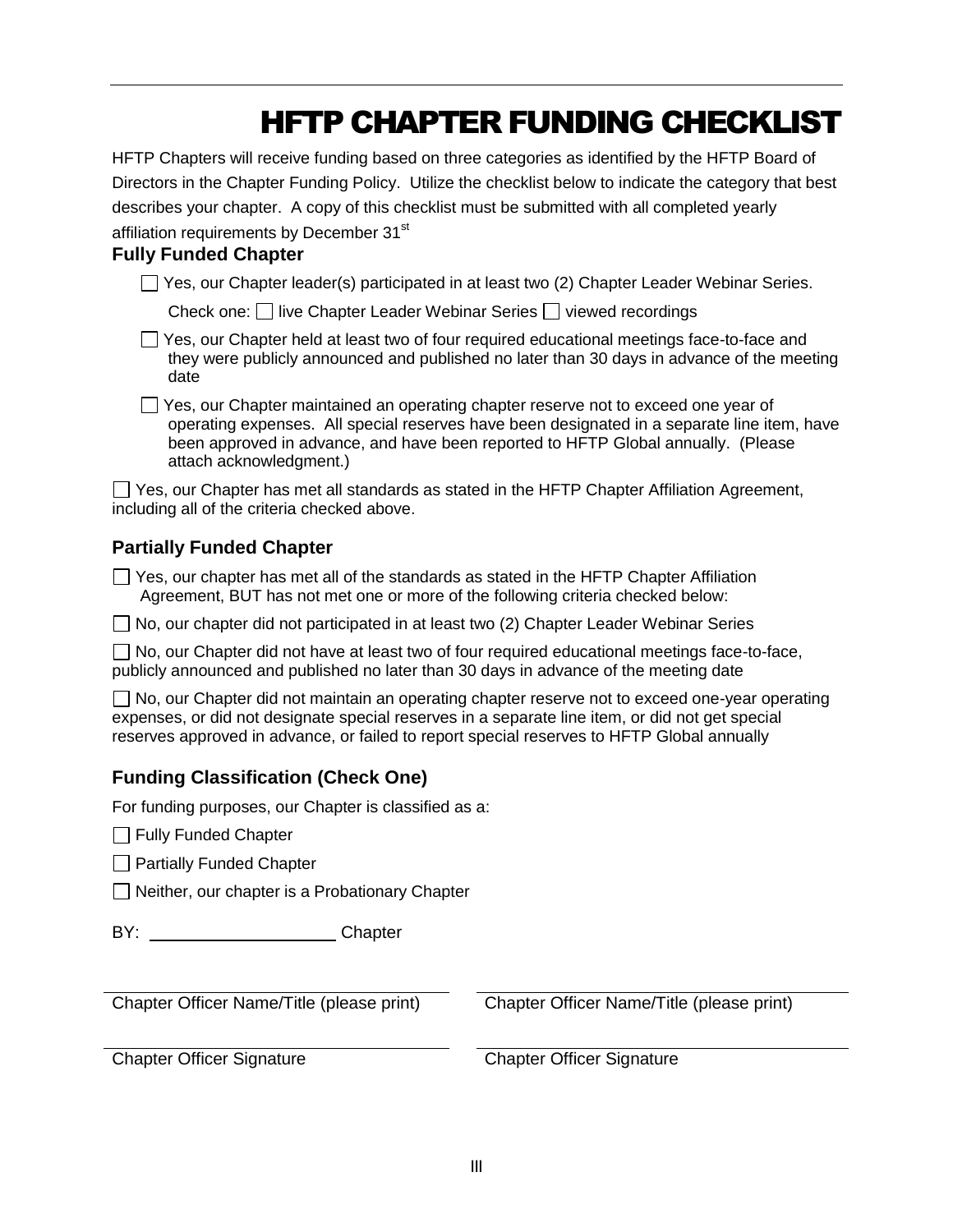THIS AFFILIATION AGREEMENT is made this day of , 20 , by and between Hospitality Financial and Technology Professionals, a not-for-profit corporation (HFTP) and Chapter, a not-for-profit corporation (hereinafter referred to as Chapter). In consideration of the mutual promises and commitment both parties hereby agree as follows:

### <span id="page-5-0"></span>**I) PURPOSE**

<span id="page-5-1"></span>**A. Purpose of Agreement is to:** 

- Have an effective international and Chapter network of trained volunteers that vigorously represent the profession in the areas of education, public relations, membership recruitment, and retention.
- Support both HFTP and Chapter in their activities and programs to benefit members and the hospitality financial and technology professions.
- To enhance the practice of professional hospitality accounting, financial management, technology management, and hospitality information processing. *HFTP Bylaws Article II, Section 2.1*
- To further the contributions of each member to the hospitality industry through professional development. *HFTP Bylaws Article II, Section 2.2*
- To provide an interchange of information and ideas between members and also other related professional and trade associations. *HFTP Bylaws Article II, Section 2.3*
- To emphasize each member's responsibilities for planning as well as implementation of hospitality accounting, financial management, technology management, and hospitality information processing programs. *HFTP Bylaws Article 2, Section 2.4*
- To provide leadership in the establishment and enhancement of hospitality accounting, financial management, and information processing practices and standards. *HFTP Bylaws Article II, Section 2.5*
- To provide leadership in education and professional development, focusing on management skills as well as technical expertise. *HFTP Bylaws Article II, Section 2.6*
- To further the ethical standards of the hospitality accounting, financial management, and hospitality technology profession. *HFTP Bylaws, Article II, Section 2.8*
- To further contribute and enhance such other functions as may properly come within the scope of this professional Association. *HFTP Bylaws, Article II, Section 2.9*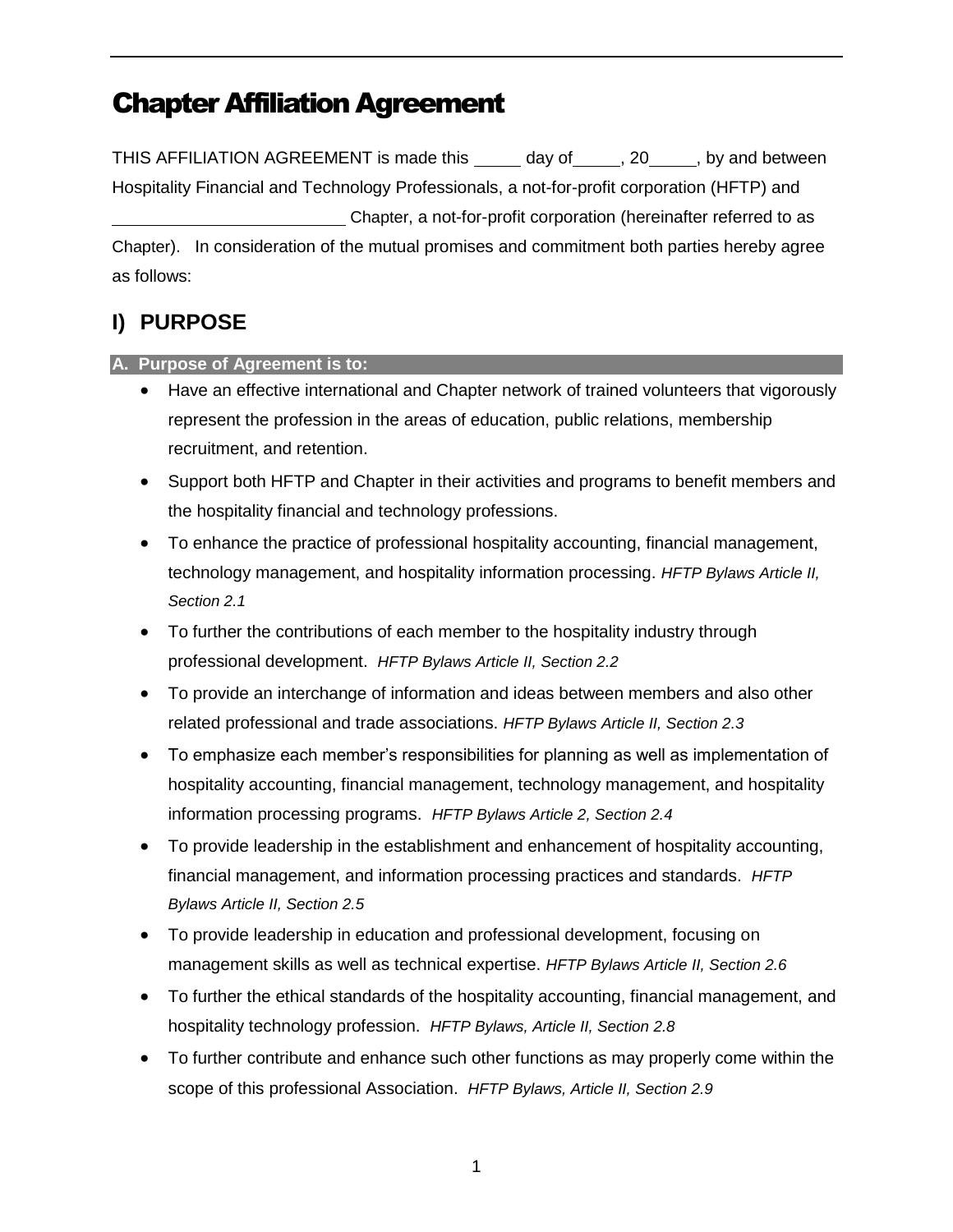#### <span id="page-6-0"></span>**B. Rules of Affiliation (CP-22)**

Chapter is affiliated with HFTP and shall operate in accordance with their Chapter bylaws and HFTP Global standards as outlined in this document. Both parties shall operate and conduct its business and affairs in accordance with the generally accepted principles of not-for-profit organizations. Chapter affairs are to be managed by elected officers and directors.

### <span id="page-6-1"></span>**II) TERM**

#### <span id="page-6-2"></span>**A. Term of Agreement**

This agreement shall supersede any prior understandings and agreements between Chapter and HFTP and shall expire October 31,

### <span id="page-6-3"></span>**III)PRIVILEGES OF AFFILIATED STATUS:**

#### <span id="page-6-4"></span>**A. Promotion and Logos (CP-30)**

It is the policy of the Board that HFTP chapters may identify themselves as such on circulars, brochures and promotional materials related to solicitation of members, continuing education programs, or other programs or materials.

Chapters that use HFTP logo(s) must primarily use their HFTP Chapter logo (personalized chapter logo which has written HFTP at the top and the chapter name below). If the chapter is using the general HFTP logo (HFTP at top, full name spelled out below), they must include their chapter name preceding or following the logo(s). HFTP and chapters hold federal income tax exemptions under section 501(c) (6) of the IRS code. In order to maintain this exemption, chapters must avoid advertising, making recommendations, or publicizing for individuals or companies. Chapters may not render services or offer benefits to individuals or companies that are not available to all members.

#### Guidelines for HFTP Logo(s) Use:

- HFTP logo(s) are registered service marks and should not be used to suggest that HFTP endorses an organization's products or services in any way.
- Requests for the use of HFTP logo(s) must be submitted in writing and the use of the logos must be defined.
- With the exception of HFTP chapters, HFTP logo(s) should not be used on letterhead, brochures, advertisements, flyers, direct mail pieces, reports, books, handouts, web sites, PowerPoint presentations, or other items used to identify an organization.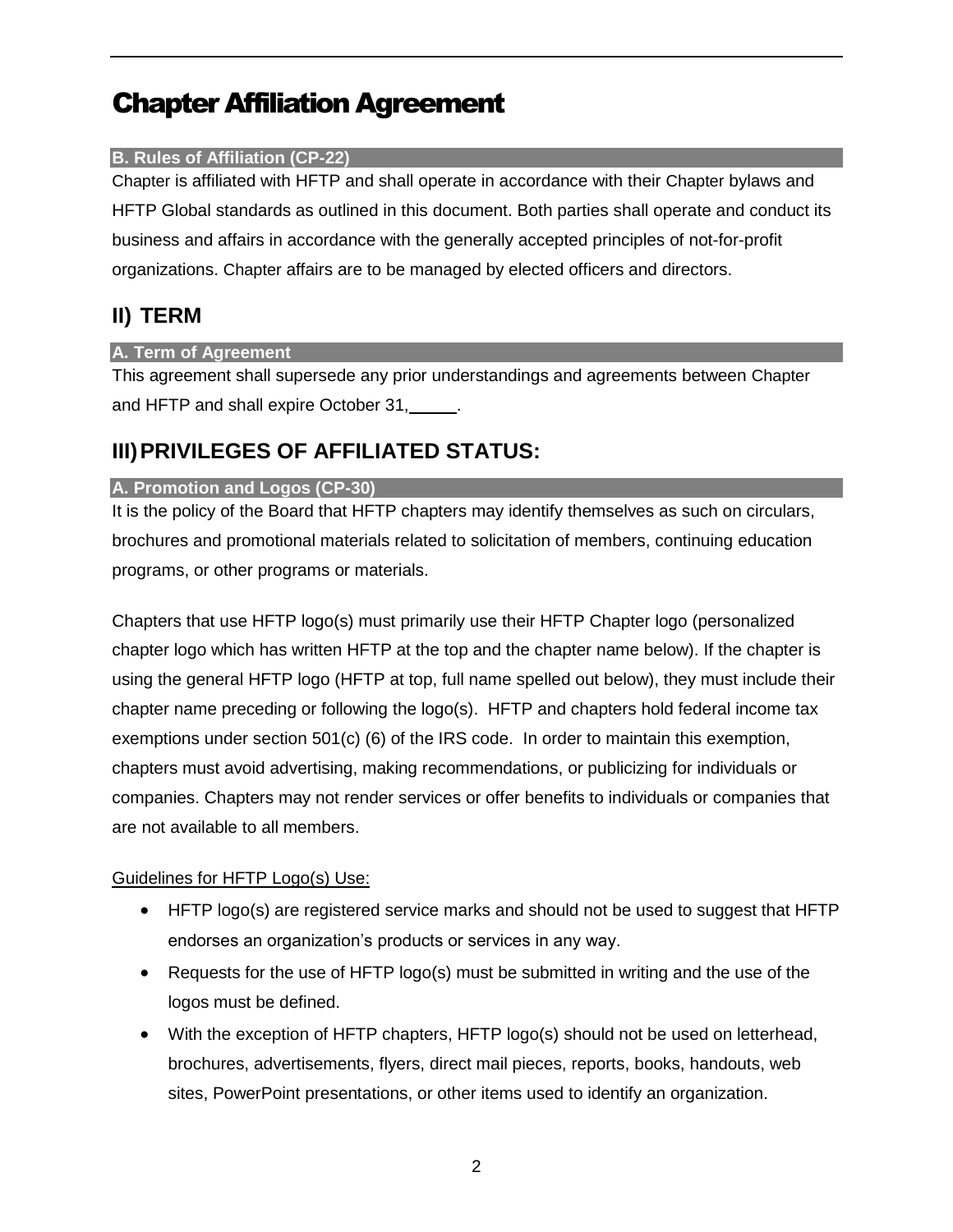- Organizations with affiliation to HFTP (employees who are members) may request an "HFTP Member" or "HFTP Allied Member" logo directly from HFTP Global to use.
- The HFTP logos may not be used for any commercial purpose unless approved specifically by HFTP in writing.
- Any member or chapters of the Association in good standing may use the HFTP logos.
- The use of the HFTP logos by any member or chapter of the Association in good standing, is authorized for the members' business cards, stationery and envelopes where the member's name is imprinted on the paper not merely typed. Individual members in good standing may also request the "HFTP member" logo from the HFTP Global office.
- The HFTP logos must not be used in such a way as to represent approval by HFTP of the content of circulars, brochures, and other such promotional materials without prior written permission of the Association. A copy of the proposed material showing the use of the logo must accompany all requests for permission.
- Members and chapters may not adopt, publicize, promote or otherwise convey any policy or principle in the name of HFTP which has not been officially adopted by the Association.
- Use of the HFTP logos shall be in good taste and within acceptable business practices as determined by HFTP. HFTP reserves the right to limit or revoke the use of the logo by members and chapters, if warranted.
- Logo use must retain the following style: A combination of blue **(Pantone 306),** gray (Pantone 431), **green (Pantone 357)** and **orange (Pantone 158),** or all black or all white. The font used in the logo the Eurostile font family.
- Logos may not be graphically adjusted or added to, and must be used as outlined by HFTP Global.

#### <span id="page-7-0"></span>**B. Member Lists (CP-29)**

Chapter officers shall be provided with access to chapter member roster reports including chapter membership rosters, chapter payment reports and names and addresses of potential HFTP members.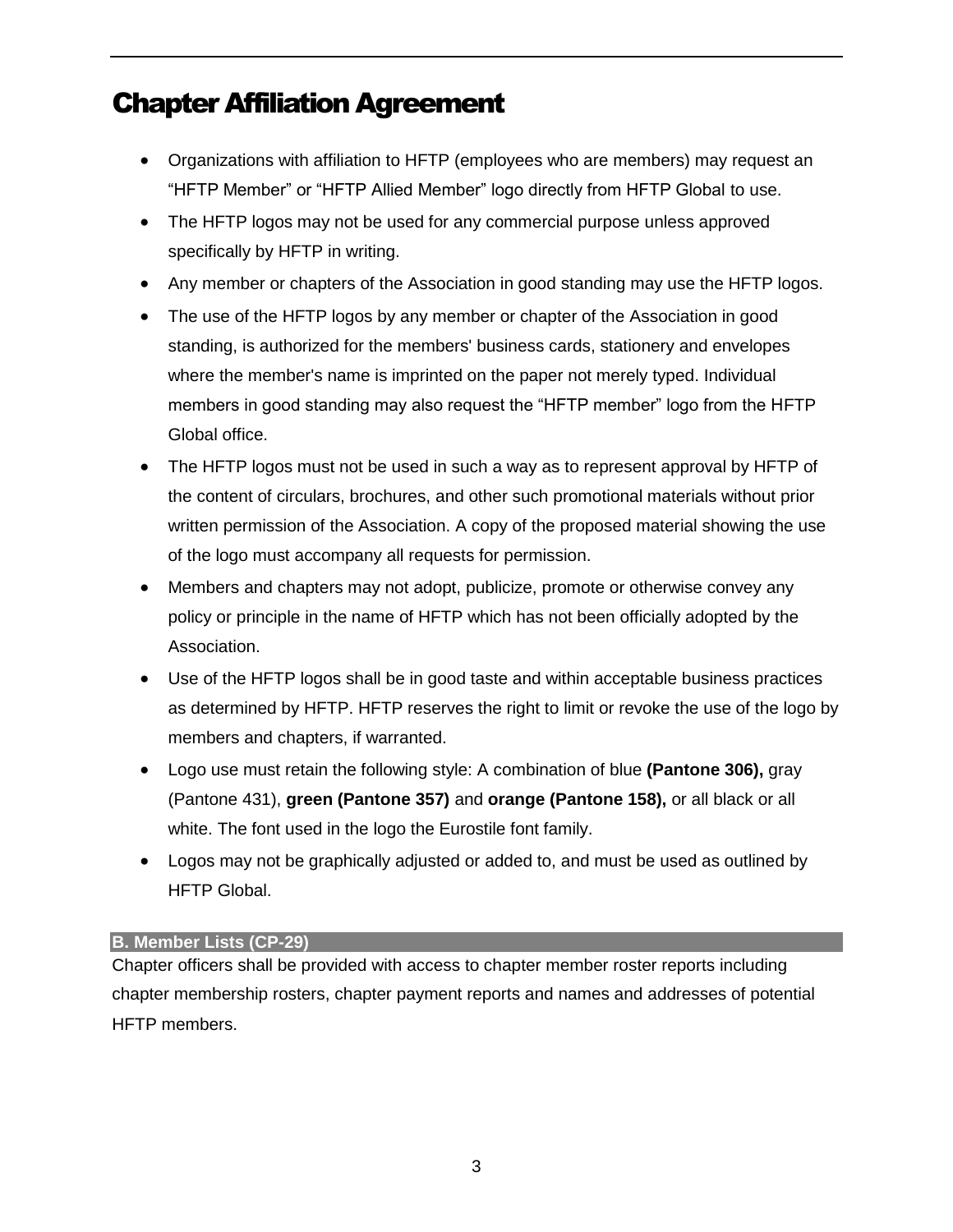### <span id="page-8-0"></span>**IV)Chapter Funding (CP-25)**

For funding purposes, the Board will identify chapters into three categories: Fully Funded Chapters, Partially Funded Chapters and Probationary Chapters.

#### <span id="page-8-1"></span>**A. Annual Affiliation Fee**

The HFTP Board of Directors determines the annual affiliation fee each chapter will receive per member. No later than July  $1<sup>st</sup>$ , chapters will receive an estimate of the amount of the annual affiliation fee and additional funding they may be eligible to receive the following year. Chapter membership counts for additional funding purposes shall be determined January 31<sup>st</sup>. Chapter funding will be distributed in February. There will be no restrictions on the use of funds provided to chapters, unless a chapter is on probation.

#### <span id="page-8-2"></span>**B. Fully Funded Chapters**

*Fully Funded Chapters* are chapters that have met all standards as stated in the HFTP Chapter Affiliation Agreement, including the following criteria:

- Attendance (by at least one chapter representative) to participate in at least two (2) Chapter Leader Webinar Series. A representative may attend the live webinar or view recordings.
- Chapters must have at least two of four required educational meetings face-to-face, publicly announced and published no later than 30 days in advance of the meeting date.
- Chapter Reserves: It is the policy of the Board that chapters must maintain an operating chapter reserve not to exceed one-year of operating expenses. Special reserves for such items as scholarships, endowments, charity events, regional conferences, community fund raising, and other chapter identified initiatives must be designated in a separate line item. Special reserves must be approved in advance in writing and reported annually to HFTP Global.

*Fully Funded Chapters* will receive \$500 USD annually, plus an Annual Affiliation Fee per member (see chart below). Per member funding will occur as members join or renew. In the event a member chooses to affiliate with more than one chapter the additional affiliation fee will be paid to the applicable chapter as members join or renew.

| <b>Member Dues Paid Amount</b> | <b>Country Category</b> | <b>Affiliation Fee Paid To Chapter Per Member</b> |
|--------------------------------|-------------------------|---------------------------------------------------|
| \$415USD                       |                         | \$70USD                                           |
| \$210USD                       | select category 4       | \$35USD                                           |
| \$175USD                       |                         | \$25USD                                           |
| \$150USD                       | 1 and 2                 | \$20USD                                           |

4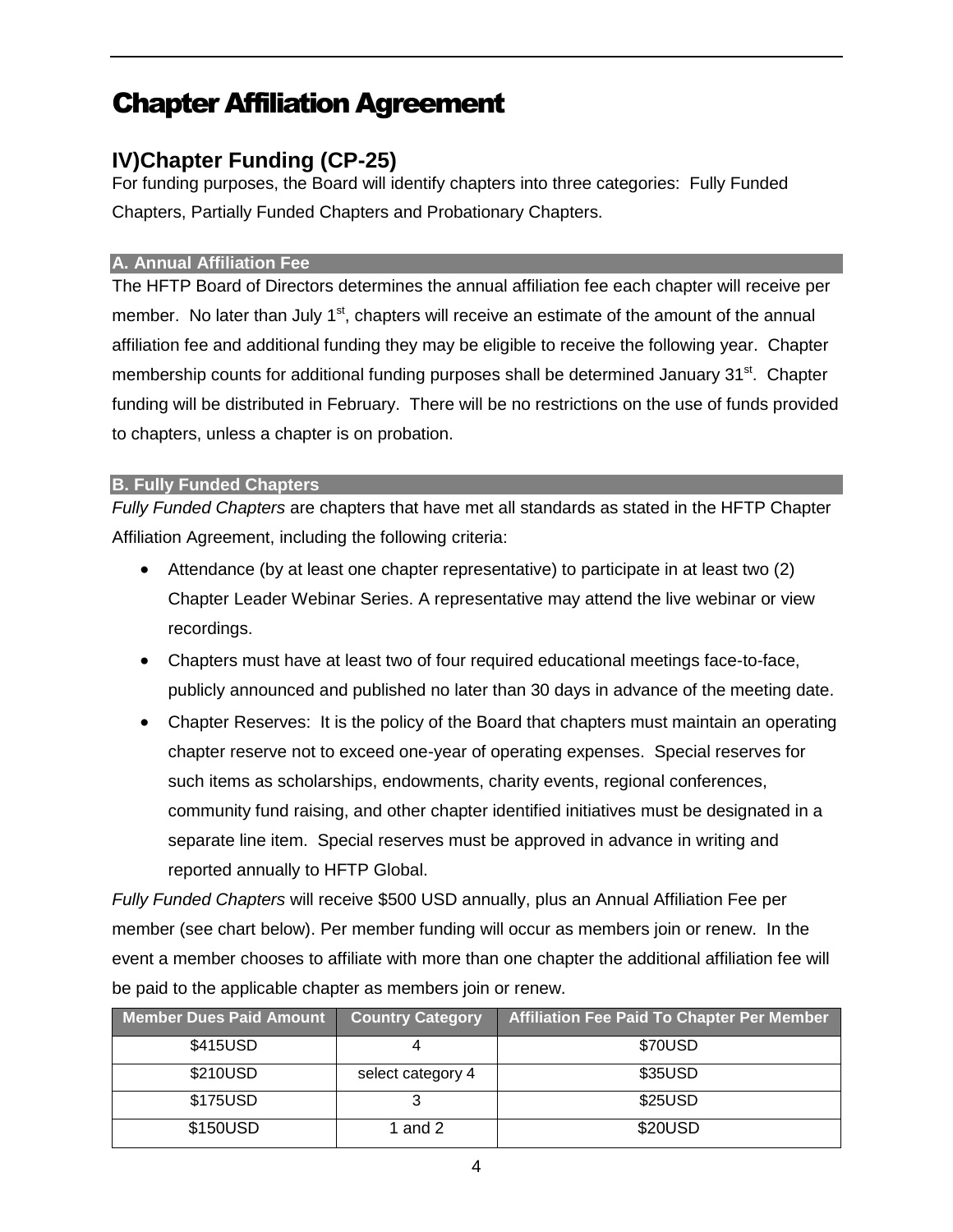Global Pricing: HFTP offers reduced dues rates for some countries, excluding the US and Canada. Please review the dues pricing found on the membership application for further information. Contact HFTP office for global pricing rates.

Fully Funded Chapters will also receive additional funding based on the chapter membership counts as follows:

- With less than or equal to 30 members, an additional \$1,000 funding
- With greater than 30 and less than or equal to 50 members, an additional \$1,500 funding
- With 51-75 members, an additional \$2,000 funding
- With 76-100 members, an additional \$2,500 funding
- With 101-125 members, an additional \$3,000 funding
- With 126-150 members, an additional \$3,500 funding
- Chapters will receive \$500 for every increment of 25 members thereafter.

#### <span id="page-9-0"></span>**C. Partially Funded Chapters**

*Partially Funded Chapters* are chapters that have met all of the standards as stated in the HFTP Chapter Affiliation Agreement EXCEPT one or more of the following criteria:

- Attendance (by at least one chapter representative) to participate in at least two (2) Chapter Leader Webinar Series. A representative may attend the live webinar or view recordings.
- Chapters must have at least two of four required educational meetings face-to-face, publicly announced and published no later than 30 days in advance of the meeting date.
- Chapter Reserves: It is the policy of the Board that chapters must maintain an operating chapter reserve not to exceed one year of operating expenses. Special reserves for such items as scholarships, endowments, charity events, regional conferences, community fund raising, and other chapter identified initiatives must be designated in a separate line item. Special reserves must be approved in advance in writing and reported annually to HFTP Global.

Partially Funded Chapters will receive \$500 USD annually, plus an Annual Affiliation Fee per member (see chart below). Per member funding will occur as members join or renew. In the event a member chooses to affiliate with more than one chapter the additional affiliation fee will be paid to the applicable chapter as members join or renew.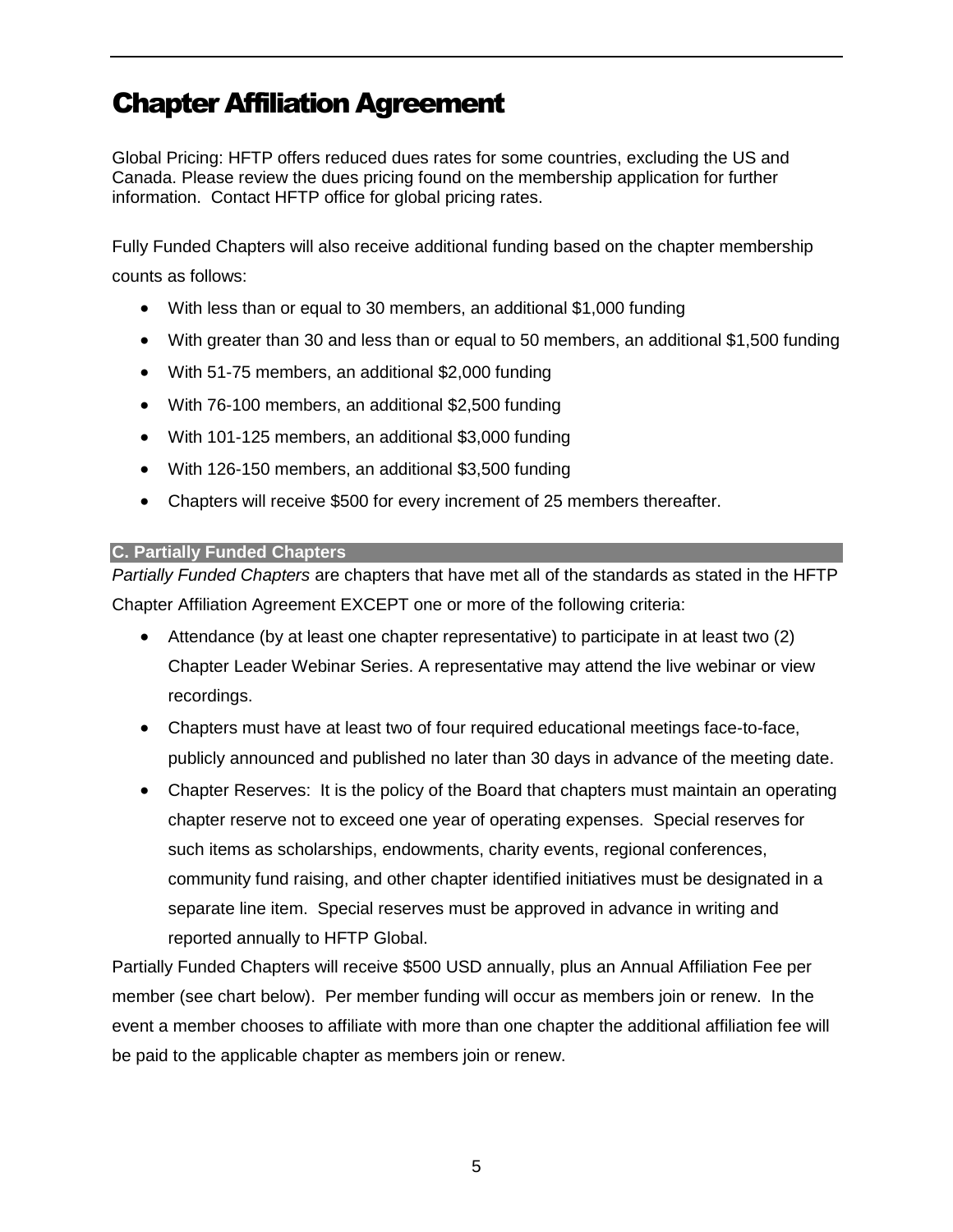| <b>Member Dues Paid Amount</b> | <b>Country Category</b> | <b>Affiliation Fee Paid To Chapter Per Member</b> |
|--------------------------------|-------------------------|---------------------------------------------------|
| \$415USD                       |                         | \$70USD                                           |
| \$210USD                       | select category 4       | \$35USD                                           |
| \$175USD                       |                         | \$25USD                                           |
| \$150USD                       | 1 and 2                 | \$20USD                                           |

Global Pricing: HFTP offers reduced dues rates for some countries, excluding the US and Canada. Please review the dues pricing found on the membership application for further information. Contact HFTP office for global pricing rates.

#### <span id="page-10-0"></span>**D. Probationary Chapters**

Probationary Chapters are chapters that have been placed on probation according to HFTP policies. Probationary Chapters working with the global office may receive funds upon authorization from the HFTP Executive Committee. These funds will be used for reorganization mailing and meeting expenses.

#### <span id="page-10-1"></span>**E. Additional Funding Appeals Process**

No later than January  $31<sup>st</sup>$ , all chapters will be notified of their funding. "Partially Funded Chapters" or "Probationary Chapters" may submit appeals if they do not qualify for full funding. Appeals must be signed by two chapter officers and submitted to HFTP global office by March 1<sup>st</sup>. The HFTP Executive Committee will review the appeals for "Partially Funded Chapters" or "Probationary Chapters" that wish to receive full funding. After reviewing the appeals request, the HFTP Executive Committee will notify the chapter in writing regarding the decision made. Notification will be sent no later than 60 days after the appeal was submitted.

#### <span id="page-10-2"></span>**F. HFTP Emergency Chapter Fund (CP-31) - CLOSED**

The purpose of the HFTP Emergency Chapter fund is to financially assist HFTP Fully Funded and Partially Funded Chapters that may experience financial difficulties as a result of the new global dues structure that went into effect November 1, 2005.

#### **Application Process**

HFTP Fully Funded and Partially Funded Chapters that wish to receive the HFTP Emergency Chapter Fund must submit a written request to the HFTP Executive Committee for review. Requests for the HFTP Emergency Chapter Fund must include:

- Copies of the chapter financial statements for the past three years
- Copies of the chapter bank statements for the past year
- The total amount of the request for the HFTP Emergency Chapter Fund and a proposed budget for use of the funds.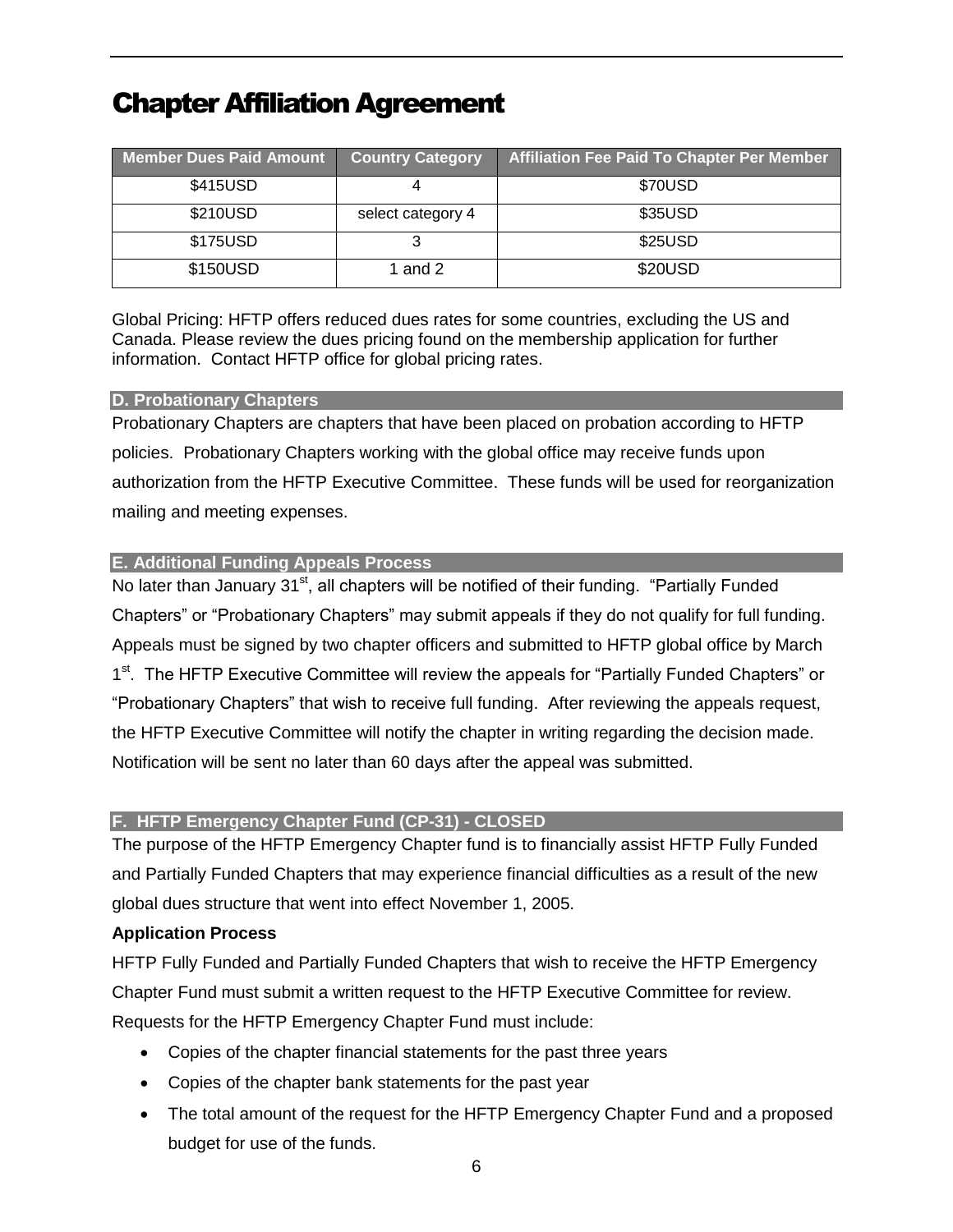Copies of the chapter operating budgets (proposed, current and previous year)

The request must be signed by two chapter officers and submitted to the HFTP global office. The HFTP Emergency Chapter Fund is not available to provide a subsidy to support a chapter's meal program.

#### **Qualifications for Use of Funds**

The HFTP Board of Directors determines the qualification for the use of the HFTP Emergency Chapter Fund, which includes but is not limited to:

- Attorney fees and damages
- Administrative and Governance expenses
- Accrued income taxes

### <span id="page-11-0"></span>**V) AFFILIATE POLICIES AND STANDARDS**

As an organization representing professionals working in hospitality financial and technology management, HFTP has developed a set of requirements that encourage Chapter excellence. These standards are set to insure all HFTP members receive a basic standard of service from a Chapter no matter where the Chapter is located. The requirements address three areas: Governance and Organization, Administration, and Programming and Education.

#### <span id="page-11-1"></span>**A. Governance & Organization**

- 1. It is a policy of the Board that Chapters will operate within the policies and procedures of HFTP and the Chapter Affiliation Agreement as approved by the HFTP Board of Directors. (CP-15)
- 2. As described in Article III, Section 1 of the HFTP Bylaws, it is the policy of the Board that one Chapter affiliation is included in HFTP membership dues. Applicants have the option to select affiliation with an existing chapter of their choice. In the event that applicants do not indicate their chapter affiliation, the applicants will remain as undecided. (CP-11)
- 3. Chapter bylaws must be consistent with the global bylaws. The only exception is that each Chapter may choose in their bylaws to allow Industry and/or Allied members to vote and hold office at the Chapter level. A copy of the Chapter bylaws is to be submitted to the HFTP offices annually, and retained on file. Bylaws modifications should be sent to the HFTP office as applicable. In the event that Chapter bylaws are not consistent with the global office, those Chapters in non-compliance should be given a 30-day notice to comply (CP-04 & CP-05)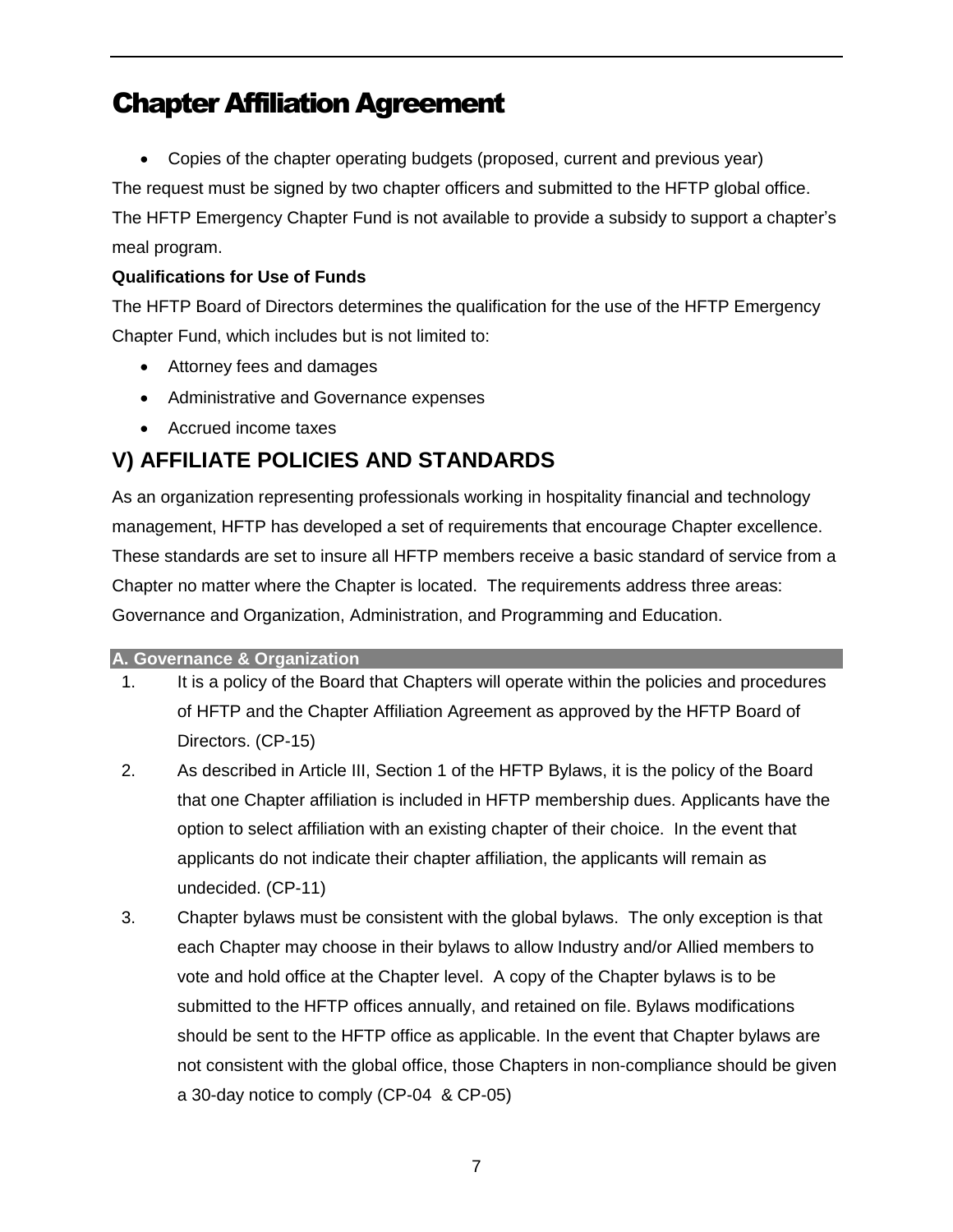- 4. All Chapters shall be named "HFTP (specific geographic location/area) Chapter." If a Chapter chooses a specific focus, the Chapter name shall reflect that focus. (CP-13)
- 5. Chapters must maintain the anniversary dues cycle and an election cycle consistent with the global office. (CP-10)
- 6. Chapters will establish officer and director positions to meet their needs. At minimum Chapters will have a president, vice president, and secretary/treasurer with responsibilities consistent with the HFTP global Bylaws. (CP-14)
- 7. All HFTP Chapters must have at least four board meetings annually. (CP-02)

#### <span id="page-12-0"></span>**B. Administration**

- 1. The HFTP global office will process all new member applications and renewal notices. All membership dues payments are made in full to HFTP. (CP-08)
- 2. Chapters are responsible for billing and collecting additional Chapter contributions (i.e. meal plan, charity, and scholarship contributions). Billing members for meals as part of their membership dues jeopardizes the not-for-profit status of the Association. (CP-17)
- 3. It is a policy of the Board that when relocating Chapter affiliations, Chapter funding for the current year will not be transferred. (CP-20)
- 4. Chapters are responsible for their individual compliance with local and national corporate and tax laws. (CP-18)
- 5. Chapters will submit a Chapter Management Plan to the HFTP global office no later than **December 31** each year.
- 6. Chapters are required to establish committees to efficiently manage Chapter business. (CP-07)
- 7. Chapters are required to file quarterly reports with the HFTP global office for information to the Board of Directors. (CP-16)
- 8. HFTP Web Site is to be used solely for business and professional purposes. Therefore, Chapters and any others authorized to post information on it must adhere to generally accepted standards of proper conduct. Examples of subject matter prohibited include but are not limited to vulgarities, sexual language, references to sexual acts, price and expense information, and derogatory statements of any kind about a business or a person's race, religion, national origin or sexual orientation. Care must also be exercised not to infringe copyrighted items or trade and service marks, or to post material that might be construed as an antitrust violation. HFTP reserves the right to impose appropriate sanctions should a violation occur. (CP-19)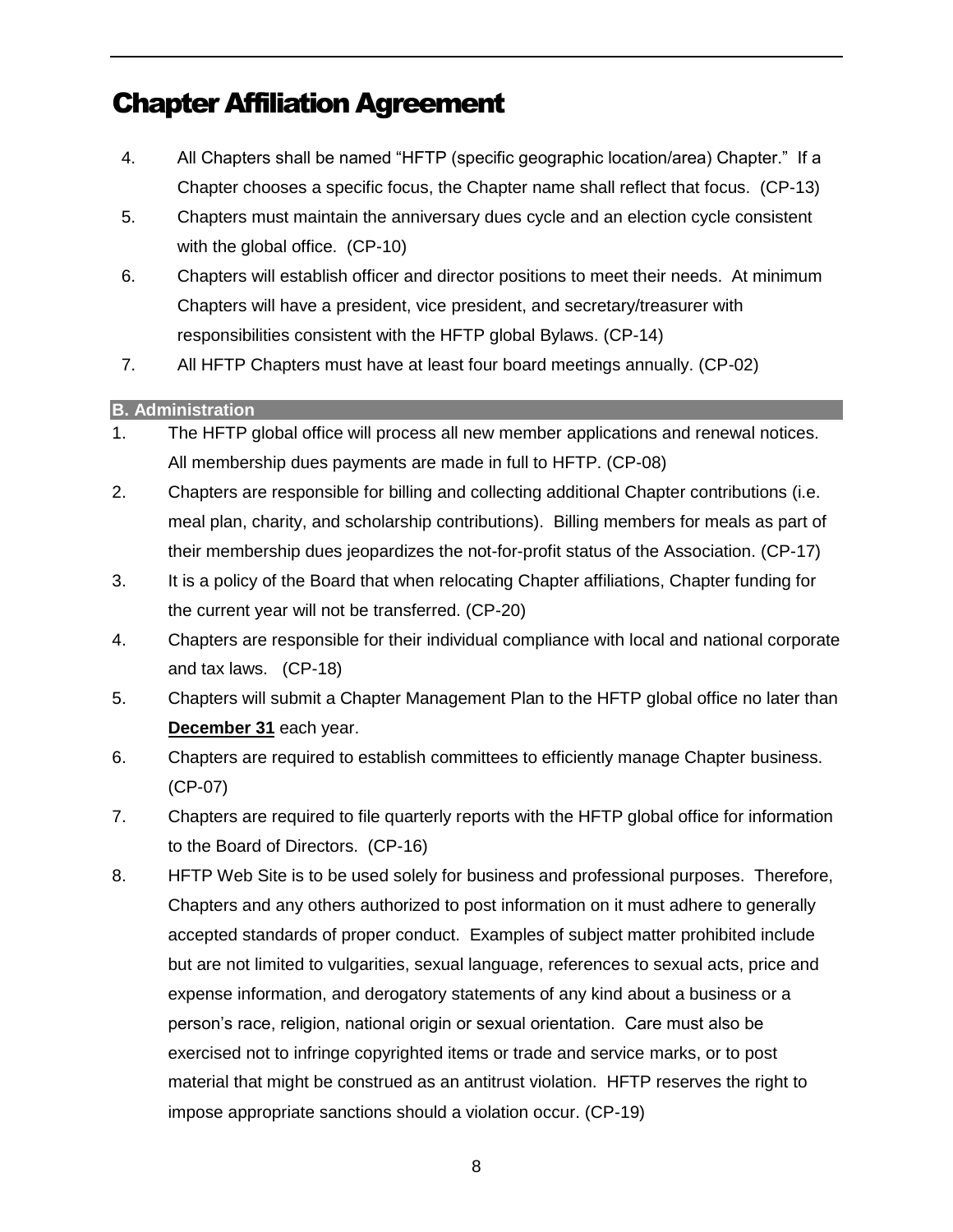#### <span id="page-13-0"></span>**C. Programming and Education**

- 1. Chapters are expected to promote association membership through participation in at least one major recruitment campaign annually. (CP-12)
- 2. Chapters are encouraged to plan educational programs with each planned meeting; four educational programs are required annually. Two of four required educational meetings must be held face-to-face and publicly announced no later than 30 days in advance of the meeting date. When planning education, Chapters are encouraged to emphasize the varied interests of the membership (i.e., business type, position, etc). (CP-09)
- 3. Chapter events can be held only at scheduled times, as approved by the Executive Vice President/CEO, during the association's organized conference and/or social events. (CP-21)

#### <span id="page-13-1"></span>**D. Chapter Websites (CP-19)**

It is a policy of the Board that Chapters websites will operate within the policies and procedures of HFTP and the Chapter Affiliation Agreement as approved by the HFTP Board of Directors. (CP-19)

1. Chapter Websites Hosted by HFTP: It is the policy of the Board that HFTP will provide chapters with website templates which may be used to create chapter websites. Chapter websites hosted by HFTP will be housed in HFTP's servers and will contain the domain [www.hftp.org/chaptername.](http://www.hftp.org/chaptername) Chapter websites may be managed by the chapter leadership and/or if requested by HFTP staff. Each year, chapters must notify HFTP in writing by December 31 who will be managing the chapter website hosted by HFTP. It must be clear from looking at the chapter website that it represents a chapter of HFTP and that it is not the HFTP Global website. The chapter name indicating such affiliation and a link to www.hftp.org must be present on the home page of the chapter website. This avoids confusion for those who are attempting to find the main HFTP Global website. To protect the HFTP Brand, HFTP exercises the right to delete and/or update any information or image posted on an HFTP hosted chapter website it deems necessary to change for whatever reason. Examples include but are not limited to: out dated or incorrect information, derogatory comments, images, aligning with brand standards, or information that might be construed as antitrust violation. HFTP reserves the right to remove a chapter website link from the HFTP site at any time and for any reason whatsoever, without prior notice. HFTP reserves the right to redesign the chapter websites' design and operation.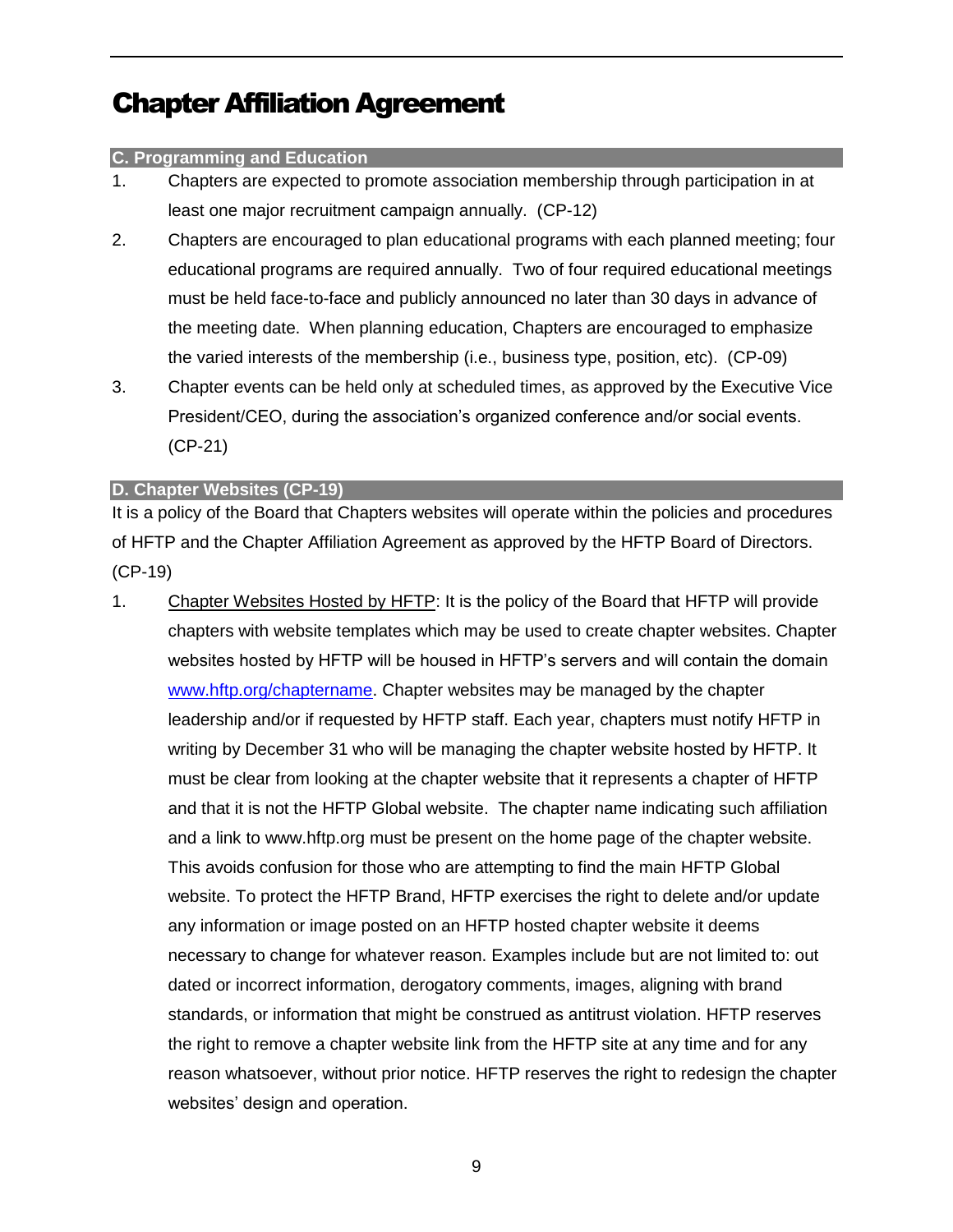- 2. Chapter Websites Hosted by Third Party: It is the policy of the Board that HFTP will authorize chapters to utilize third parties to create and host chapter websites. Chapters are responsible for all processes pertaining to chapter websites hosted by third parties. Examples include but are not limited to: third part negotiations, payments, contractual terms, and payments. It must be clear from looking at the chapter website that it represents a chapter of HFTP and that it is not the HFTP Global website. The chapter name indicating such affiliation and a link to www.hftp.org must be present on the home page of the chapter website. This avoids confusion for those who are attempting to find the main HFTP Global website. HFTP reserves the right to remove a chapter website link from the HFTP site at any time and for any reason whatsoever, without prior notice. Third party website administrators must comply with all of the provisions of the Chapter Website Policy CP-19.
- 3. Chapter Regional Websites Hosted by HFTP: It is the policy of the Board that HFTP will provide chapters with website templates for chapter regionals which may be used to create chapter regional websites. Chapter regional websites hosted by HFTP will be housed in HFTP's servers and will contain the domain

[www.hftp.org/chapterregionalname.](http://www.hftp.org/chapterregionalname) Chapter regional websites may be managed by the chapter leadership and/or if requested by HFTP staff. Each year, chapters must notify HFTP in writing by December 31 who will be managing the chapter regional website hosted by HFTP. It must be clear from looking at the chapter regional website that it represents a chapter of HFTP and that it is not the HFTP Global website. The chapter name indicating such affiliation and a link to www.hftp.org must be present on the home page of the chapter website. This avoids confusion for those who are attempting to find the main HFTP Global website. To protect the HFTP Brand, HFTP exercises the right to delete and/or update any information or image posted on an HFTP hosted chapter regional website it deems necessary to change for whatever reason. Examples include but are not limited to: out dated or incorrect information, derogatory comments, images, aligning with brand standards, or information that might be construed as antitrust violation. HFTP reserves the right to remove a chapter regional website link from the HFTP site at any time and for any reason whatsoever, without prior notice. HFTP reserves the right to redesign the chapter regional websites' design and operation.

<span id="page-14-0"></span>**E. Chapter Email Accounts (CP-32)**

It is the policy of the Board that HFTP Global will **not** provide chapters or chapter regionals with email accounts hosted by HFTP's domain.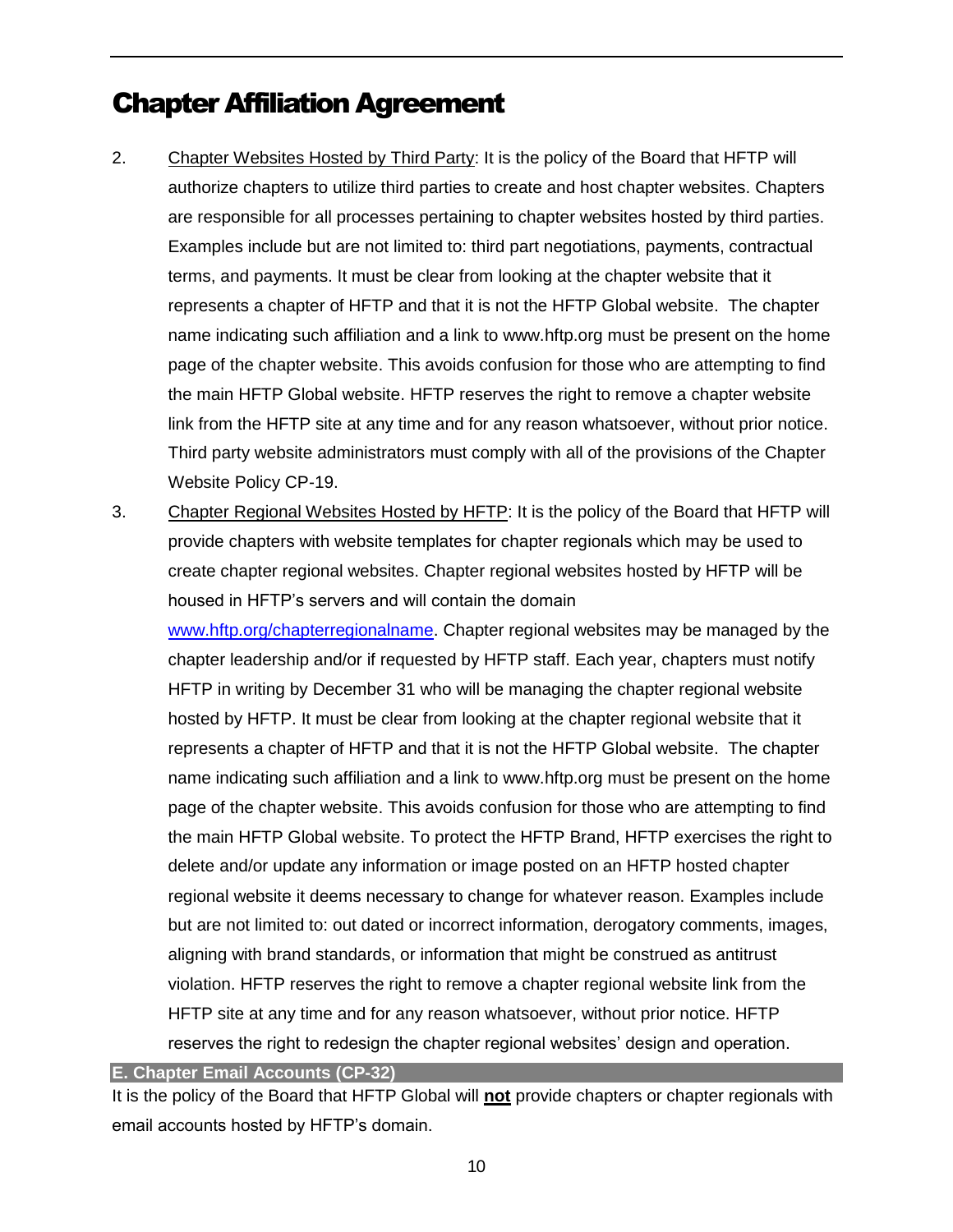#### **Chapter Email Accounts Hosted by Third Party:**

It is the policy of the Board that HFTP chapters must utilize third party domains to establish chapter email or chapter regional accounts through temporary domains that may offer email services.

- Chapters are responsible for all processes pertaining to chapter email accounts hosted by third parties. Examples include but are not limited to: third party negotiations, payments, contractual terms, and payments.
- It must be clear from looking at the chapter email account that the email represents a chapter of HFTP and that it is not an HFTP Global email account. The chapter name indicating such affiliation must be included in the email domain (e.g. hftp*chapter*.org, hftp*chapter*.com or hftp*chapterregional*.org, hftp*chapterregional*.com).
- Gmail accounts may also be used as an alternative.

### <span id="page-15-0"></span>**VI) RESPONSIBILITIES**

#### <span id="page-15-1"></span>**A. Separate Legal Entities (CP-27)**

Chapters are and should maintain, separate existence as legal entities and shall not incur any liability, obligation or expense on behalf of HFTP global. Chapters and chapter members are prohibited from acting as agents or representatives of HFTP without express written authority. In furtherance of such intention and agreement, chapter hereby indemnifies and holds harmless HFTP its officers, directors and employees from and against any suit, claim, obligation, cost and expense which may be incurred by chapters and/or chapter officers, directors and employees which may arise by reason of any act or failure or omission to act or any agency relationship by chapters, chapter officers, directors or employees. Chapters are legal entities, which must not only observe all HFTP standards and procedures, but also discharge legal obligations incumbent upon any self-governing organization.

#### <span id="page-15-2"></span>**B. Self Governance**

Chapter hereby understands and agrees that it (Chapter) is a legal entity which must not only observe all HFTP affiliated status obligations, but also discharge legal obligations incumbent upon any self-governing organization.

### <span id="page-15-3"></span>**VII) PROBATION AND DISBANDMENT**

#### <span id="page-15-4"></span>**A. Authority and Events**

The affiliated status granted to Chapter and all of the rights and obligations created hereunder shall remain in full force and effect through the expiration of this agreement unless placed on probation or disbanded in accordance with the procedures set by the HFTP Board of Directors.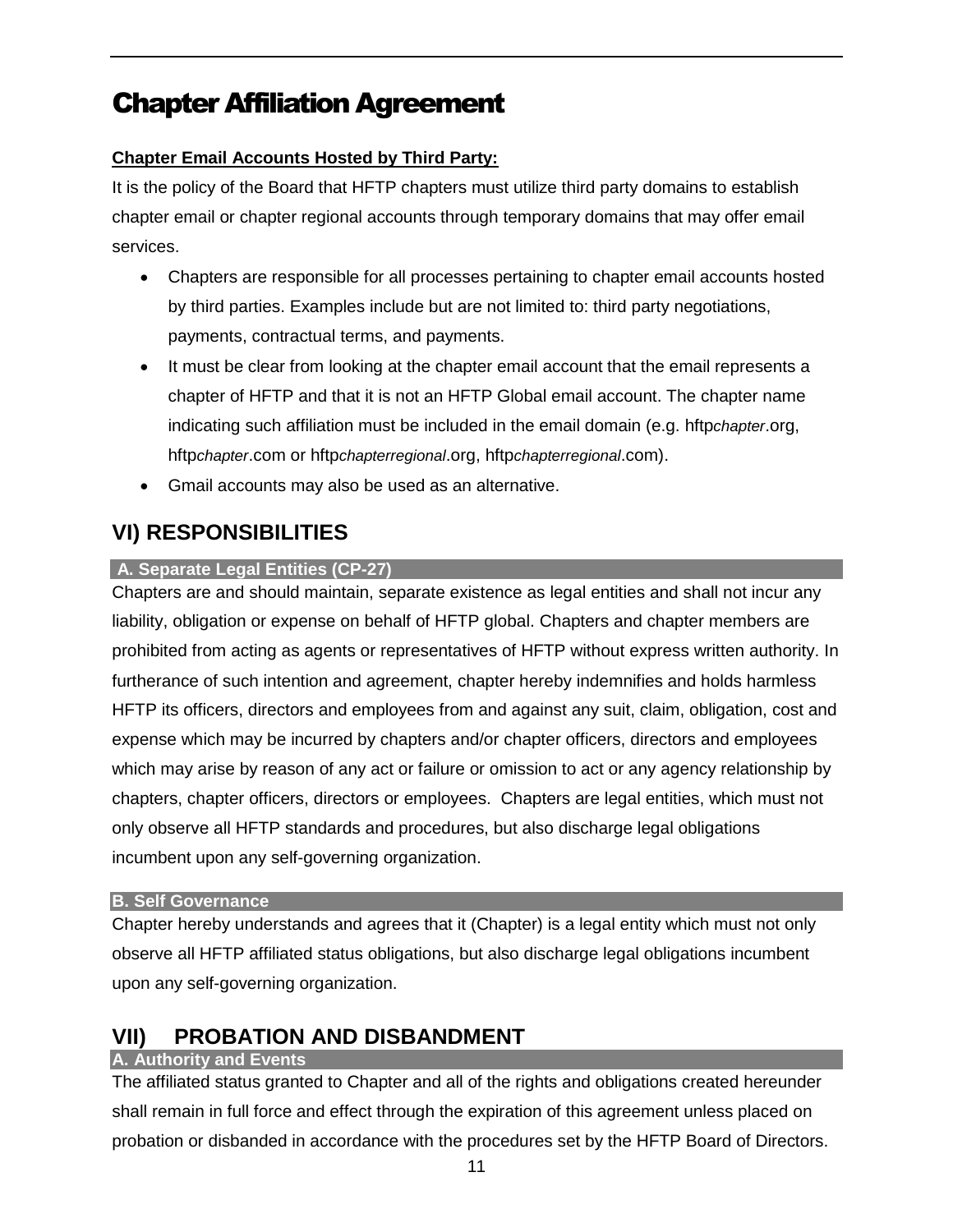#### <span id="page-16-0"></span>**B. Chapter Mediation Procedures (CP-23)**

- 1. The chapter liaison and director of member relations will coordinate a phone consultation. If deemed necessary the chapter liaison and director of member relations will schedule a visit to the area to talk with individual Chapter members and officers.
- 2. A written recommendation will be sent to the Executive Committee within two weeks of visit or consultation. The Executive Committee will then determine whether or not to proceed with probation or revocation of Chapter status.
- 3. The Chapter president will be officially notified via certified mail within thirty (30) days. The notice shall specify the conduct that is the subject of the request and shall specify the date the HFTP Board of Directors will meet to review.
	- a. If the Executive Committee determines to proceed with probationary status, the Chapter will be expected to operate under the Chapter Probation Policy guidelines. The Chapter president will be officially notified via certified mail that the Chapter has been placed on probation for a period of one year, effective the first business day of the following month, and must operate under the guidelines of a probationary Chapter.
	- b. If the Executive Committee determines not to proceed with probationary status, they may instead revoke the Chapter charter and disband the Chapter. At that time, any funds in the Chapter's treasury will be distributed to one or more regularly organized qualified charitable, educational, scientific, or philanthropic organization(s) or the HFTP Foundation as determined by the Chapter board of directors. If the Chapter does not have a board of directors in place, a majority vote of the Chapter membership will determine the distribution of the Chapter's treasury. The Chapter president will be notified via certified mail that the Chapter charter will be revoked effective the last day of the following month, and will no longer be a chartered Chapter of Hospitality Financial and Technology Professionals.

#### <span id="page-16-1"></span>**C. Grounds for Probation or Disbandment (CP-24)**

HFTP shall have the right to place on probation or disband a Chapter if the Chapter fails to follow the Chapter Policies and Procedures as outlined in this document.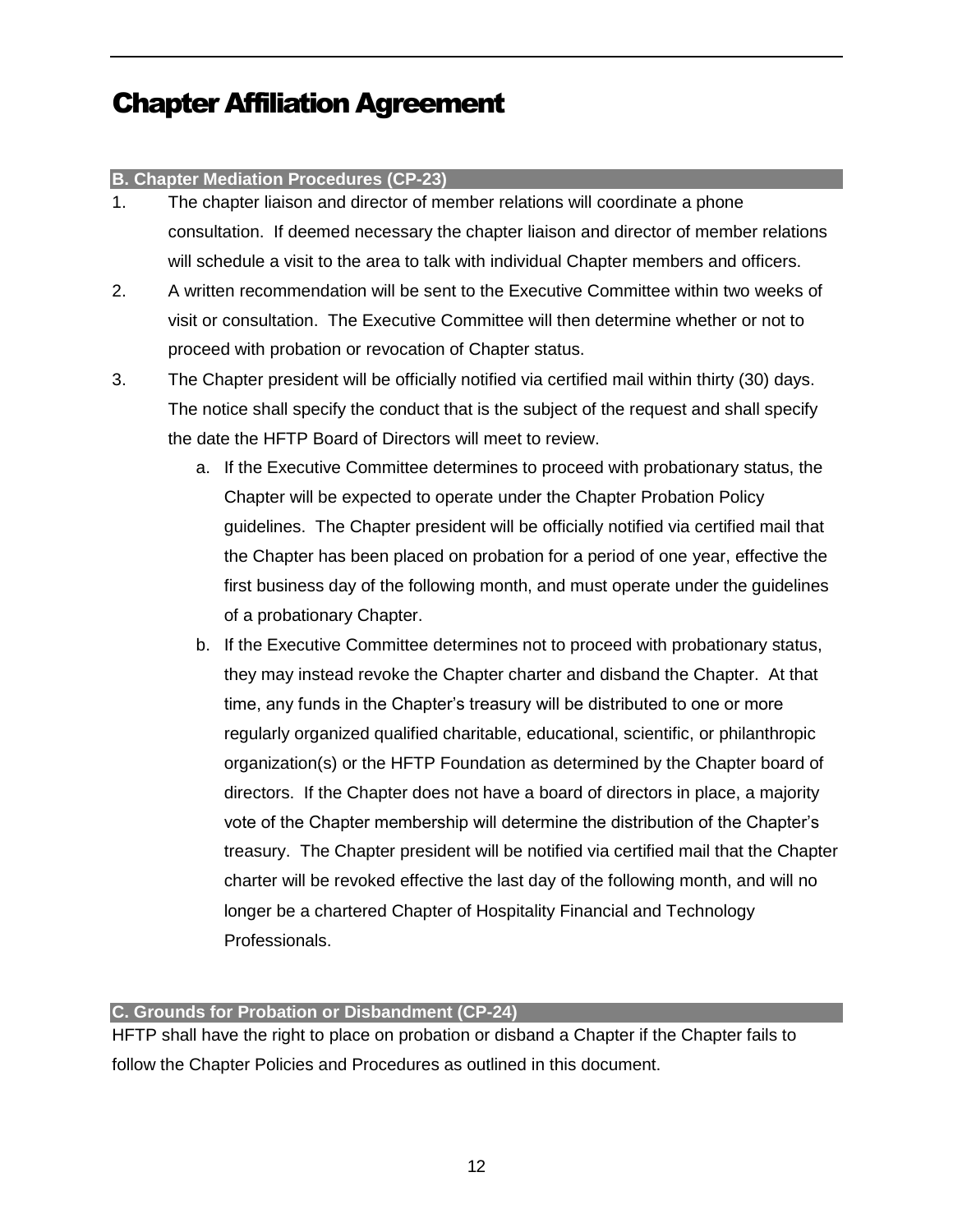#### <span id="page-17-0"></span>**D. Chapter Probation Procedures (CP-24)**

A Chapter placed on probation will have a twelve-month period in which to re-establish and meet the Chapter standards as outlined in this document.

- 1. The Chapter president will maintain close contact with the chapter liaison and the director of member relations throughout the probationary period, and will send all Chapter correspondence to both staff members at the global office.
- 2. When a Chapter is put on probation HFTP will not relinquish funds to probationary Chapters. Chapters that are working with the global office to reorganize may receive Chapter funds upon recommendation from the Executive Vice President/CEO and authorization from the HFTP Executive Committee. If the Chapter is reorganized any Chapter Affiliation fees held at global will be used to assist the Chapter with a reorganization mailing and meeting expenses or will be deposited into the Chapters bank account.
- 3. The Chapter president must submit to the chapter liaison a Chapter Management Plan (CMP) for the first six months of the probationary period.
- 4. At the end of a six month period, the chapter liaison and director of member relations will evaluate the Chapter's progress. The Executive Committee will be notified of the results.
- 5. The Chapter president must submit to the chapter liaison a Chapter Management Plan for the remaining six months of the probationary period.
- 6. At the completion of the probationary period, the chapter liaison and director of member relations will perform a final evaluation and submit a report with recommendations to the Executive Committee. The Committee may recommend: (a) the Chapter's probation is to be lifted; (b) probationary status be extended for no more than one year; (c) that the Chapter be disbanded.

#### <span id="page-17-1"></span>**E. Disbandment (CP-24)**

The Executive Committee may disband a Chapter. In the event that the Chapter is disbanded, the Chapter will cease to have the right to represent itself as an affiliated Chapter of HFTP and will lose all benefits and privileges provided therein. The evaluation criteria to be determined by the Executive Committee will include, but is not limited to: (a) membership retention and growth; (b) financial status; (c) frequency, attendance and programs of Chapter meetings; (d) leadership development; (e) Chapter Management Plan, (f) not meeting HFTP chapter standards as outlined in the Chapter Affiliation Agreement.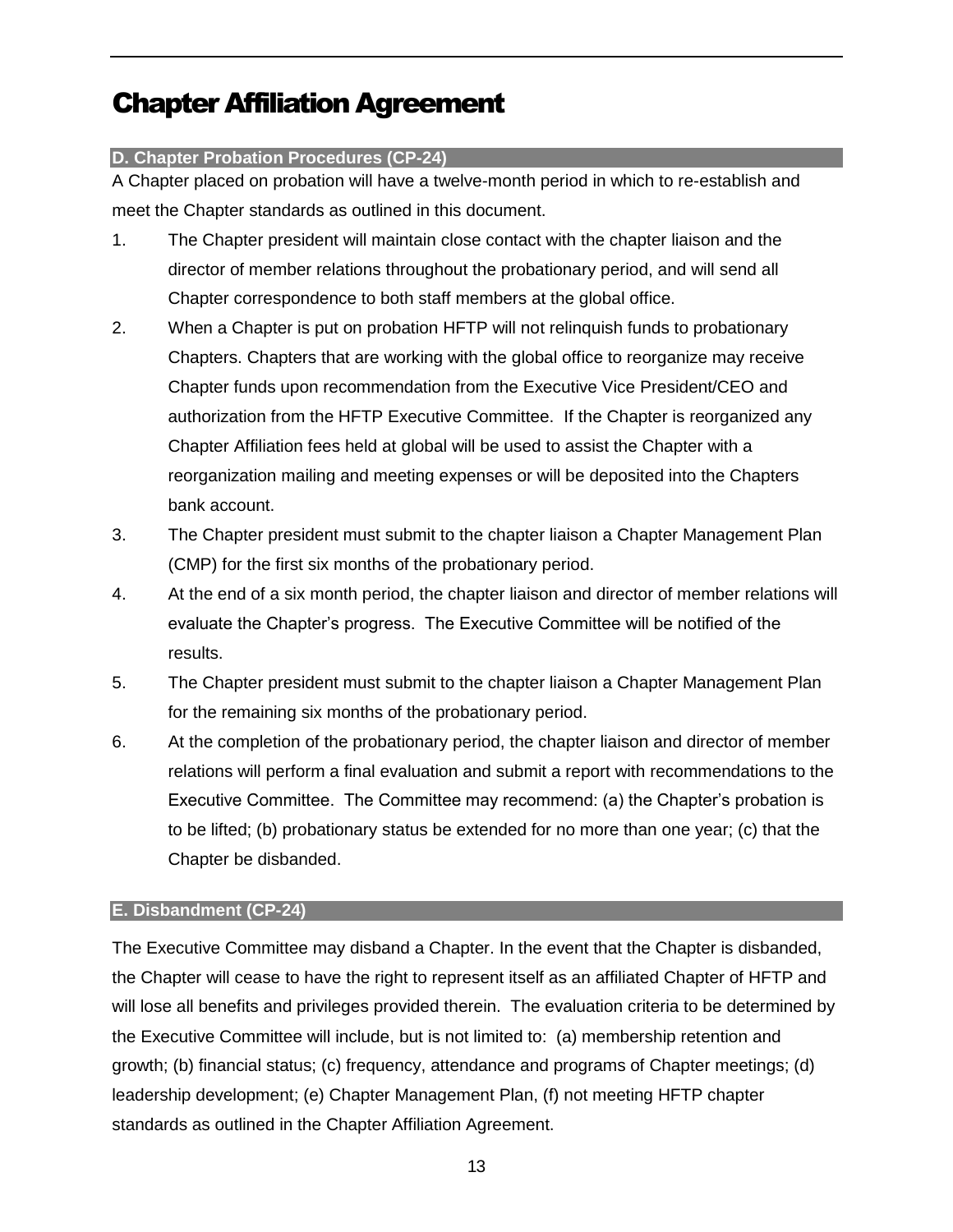In the event that a Chapter is disbanded, the funds held at the global office as well as monies in the Chapter treasury will be distributed to one or more regularly organized qualified charitable, educational, scientific, or philanthropic organization(s) or the HFTP Scholarship Fund as determined by the Chapter board of directors. If a Chapter does not have a board of directors in place, a majority vote of the Chapter membership will determine the distribution of the Chapter's treasury.

#### <span id="page-18-0"></span>**F. Reapplication**

Any Chapter that has been disbanded may reapply for affiliated status one (1) year from the date of disbandment.

### <span id="page-18-1"></span>**VIII) RECORD RETENTION:**

#### <span id="page-18-2"></span>**A. Records Retention Requirements (CP-28)**

All official chapter financial records, including financial statements, canceled checks, annual tax returns, tax correspondence, etc., should be retained for five years. Continuing education records should also be kept for five years. Chapter charter documents, bylaws, employer's ID number (EIN), group exemption number (GEN), chapter president highlight reports (if applicable), and other historical documents (e.g., minutes of board meetings, monthly newsletters, awards, etc. should be kept in permanent storage. All other chapter correspondence, program brochures, etc., need only be kept for two years. Records should be established and maintained in accordance with generally accepted accounting principles and in a manner that facilitates accurate and reliable financial and statistical reporting. If the chapter knows of pending litigation or if a government investigation has commenced the chapter must not destroy records.

### <span id="page-18-3"></span>**IX)MISCELLANEOUS PROVISIONS**

#### <span id="page-18-4"></span>**A. Confidentiality**

HFTP will hold and will cause its officers, directors and employees to hold in strict confidence, unless compelled to disclose by judicial or administrative process or, in the opinion of legal counsel, by other requirements of law or as necessary, all documents and information provided to HFTP as required by this agreement.

#### <span id="page-18-5"></span>**B. Severability**

In the event any part of this agreement is found to be illegal, in violation of public policy, or otherwise unenforceable in law, such finding shall not invalidate any other part(s) of this agreement.